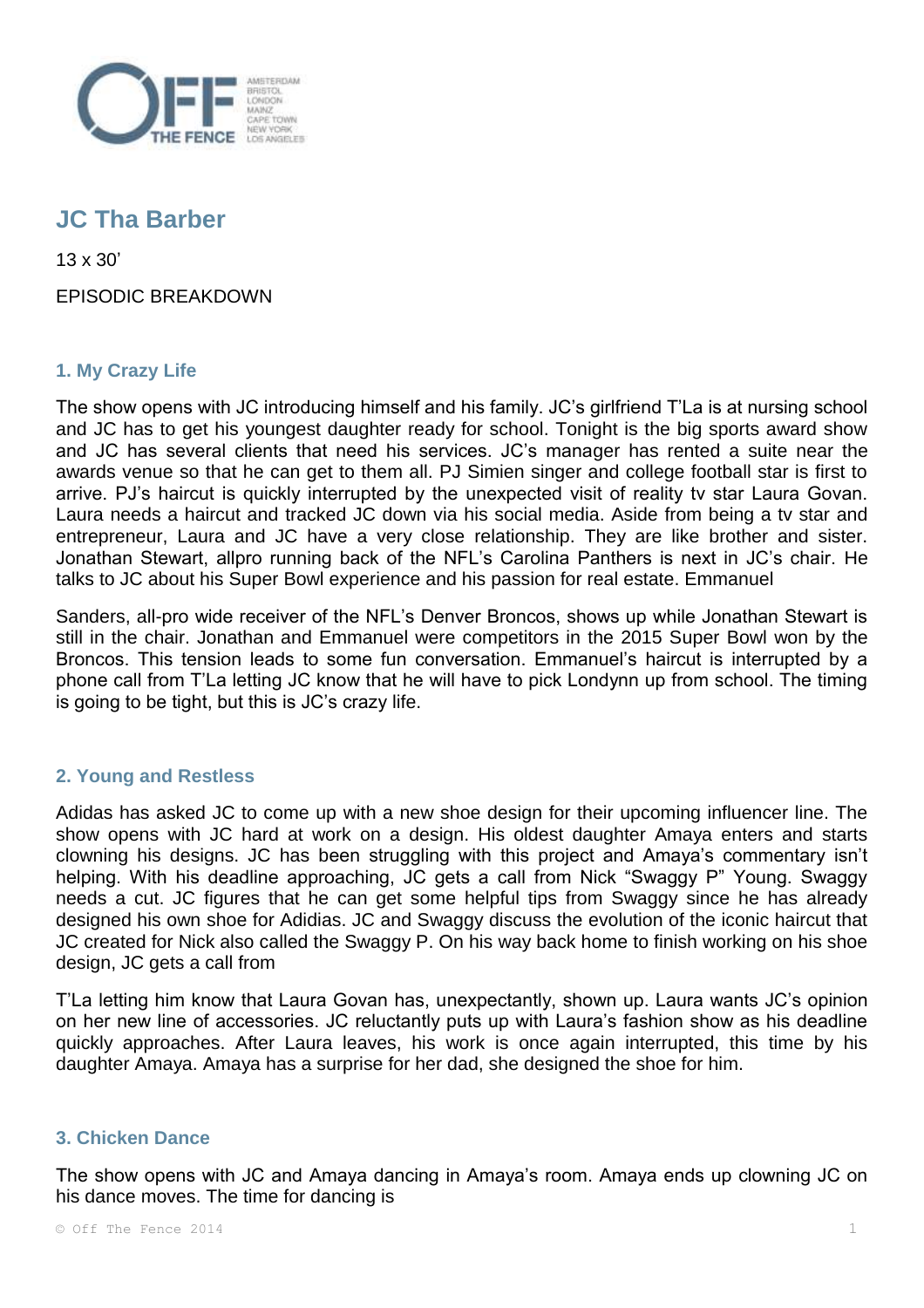over as JC has to leave to meet his superstar NFL client Von Miller at a hotel in the ritzy Hollywood Hills. Von is the All-Pro defensive captain of the Denver Broncos and a "Dancing with the Stars" alum. Thinking that Von can help him with his dance moves, JC gets inspired to challenge Amaya to a dance battle. Von's hair just needs a little touching up and the focus of conversation turns to dancing and chickens. Von gives JC some pointers on the dance floor and wishes him luck in his battle with Amaya. Back home, JC gets a call from elite choreographer Kevin Ray. Kevin needs a quick cleanup of his goatee and it couldn't come at a better time. JC tells Kevin about the dance battle and to his surprise, Kevin decides to help Amaya out. After a quick lesson in the back yard the battle is on. With the family together in the family room, JC gets the battle going. JC hits the floor with his best moves while T'LA, Londynn and Amaya look on. The results of this dance battle are completely unexpected.

## **4. War of the Rose**

JC has a rare day off, except for one appointment with Model/Host Amber Rose. T'La is studying for a big nursing exam and enlists JC to run a long list of errands. JC is not about to ruin his down time running errands and gets a timely call from NBA coach Dribble2Much. Dribble needs an emergency cut and JC is only happy to oblige as it gets him out of running errands. Once Dribble arrives the conversation quickly turns to the video game competition between Dribble and NBA allstar Gilbert Arenas. Dribble tells JC that their next game is for \$40,000. Knowing this JC had already sent a text to Gilbert letting him know who was in his chair. Gilbert shows up, and the competition is on. The volume and tensions rise quickly during the video game competition, but JC has to go. He leaves Gilbert and Dribble to finish their game and heads over to Amber's house. Amber talks about the decision to shave her head as well as her talk show and slut walk. During the cut, Amber gets a call from T'La who is on her way over. Amber and T'La decide to have a girl's day while JC is left to run errands.

## **5. Back to His Roots**

JC arrives at the house of longtime client, actor turned politician, Antonio Sabato Jr. During the cut they talk about politics and focus on

giving back. A lot of what is said makes JC think about all the people who helped him get to where he is today. Soon after leaving Antonio, JC gets a call from French Montana's assistant requesting a cut. French Montana was JC's first celebrity client and this cut takes him all the way back to his roots. It inspires JC to go back to the Brotherhood Barbershop (where it all started) and offer a day of free cuts.

## **6. Anniversary Antics**

JC has a planned day off to prepare and celebrate his and T'La's anniversary. That is until reality TV star, Laura Govan shows up at JC's house unannounced and wakes him up JC to give her a haircut. While in JC's chair Laura talks about her new business and her new-found independence. During the conversation, she finds out that it is T'La and JC's anniversary. She is a little hurt that she didn't know about it, but wants to help out. After the cut, she runs out and takes JC's jacket with her. JC's wallet was in that jacket and now his anniversary celebration is in jeopardy. Chasing Laura out the door, JC runs into another unexpected client, actor, Chico Benymon. JC needs to stall T'La so she doesn't find out he is working. When Chico finally leaves…T'La arrives to find JC going through a shipment of apparel from Adidas. She is not happy. Later, JC and T'La are all dressed up for their anniversary celebration. They leave the house to go to dinner only to return a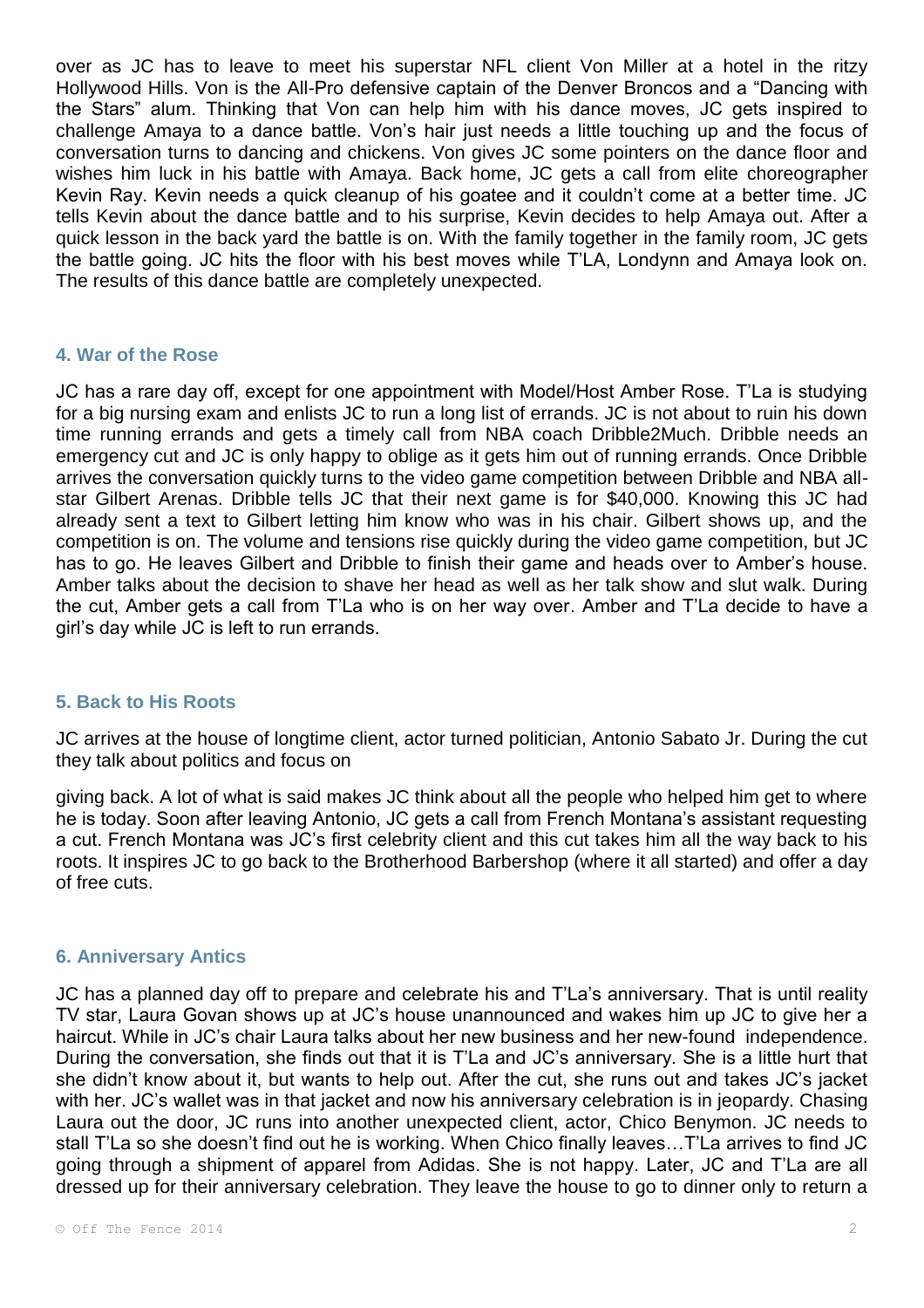couple hours later because JC forgot his wallet. T'La is visibly angry. The lost wallet turns out to be a ruse designed to hide an anniversary surprise.

## **7. Ballin Shot Callin**

Later in the day JC has an appointment to cut the hair of Los Angeles Clippers star guard Austin Rivers. Austin has been giving JC grief about his game, so aside from the cut JC has challenged Austin to a game of one on one. But before that happens, he gets a call for a cut from Minnesota Timberwolves star Shabazz Muhammad. JC decides to use this appointment as an opportunity to get some training for his game with Austin from his man Shabazz. Shabazz runs JC through several drills, all showing how woefully out of shape JC is. Shabazz indicates that JC really has his work cut out. Later JC arrives to the Los Angeles Clippers practice facility. He sets up to cut Austin's hair in the training room. During the cut we learn of Austin's love of cars. He is obsessed. After the cut, it's time for some one on one. JC heads to the court only to be stopped and lead to a ping pong table. This is not what he was expecting. As the game winds down JC realizes he is late for an event where he is giving free cuts to military veterans. He leaves Austin as he was about to lose and heads to the charity event.

## **8. West Coast Summit**

JC is at home working on expanding his brands when he realizes that he can only take it so far through social media. He gets a call for a cut from the king of branding and the owner of the world famous West Coast Customs, Ryan Friedlinghaus. Who better to talk about branding with than Ryan. They head up to Ryan's office where he has his own barber chair set up for JC's cuts. During the cut they discuss Branding and business building. Later for inspiration, Ryan takes JC on a tour of his facility and all the crazy cars. JC is inspired and heads to downtown L.A. to meet his partners Marv and Ramal for a photoshoot for their clothing brand Superb. JC has to get the models looking just

right for the shoot.

## **9. We The Best**

JC is headed to the airport for a meeting with a Jerky company about starting his own brand of beef jerky. On his way, he gets a call from DJ Khaled's assistant saying Khaled needs an emergency cut. Not wanting to disappoint Khaled he turns around and heads to his house. JC calls his manager and asks if he can push the meeting and the flight back. JC is met at the door by Khaled's assistant Kiko. He leads JC to the room where the cut will take place. Khaled arrives and during the cut they talk about his new album, his son, and they do some Snapchatting. JC tells Khaled he had to push a flight and a meeting for him, and Khaled says it was the best decision of his life. JC heads to the airport and his meeting with the Jerky company. Upon his return, he immediately heads over to cut the hair of the NFL's Minnesota Vikings wide receiver, Kenny Clark. While in the chair Kenny opens a bag of JC's jerky and starts eating it. By the end of the cut he has eaten several bags. As Kenny is walking JC out, he notices a duffle bag full of jerky. The race is on to see who gets to it first.

## **10. A Couple of Jackasses**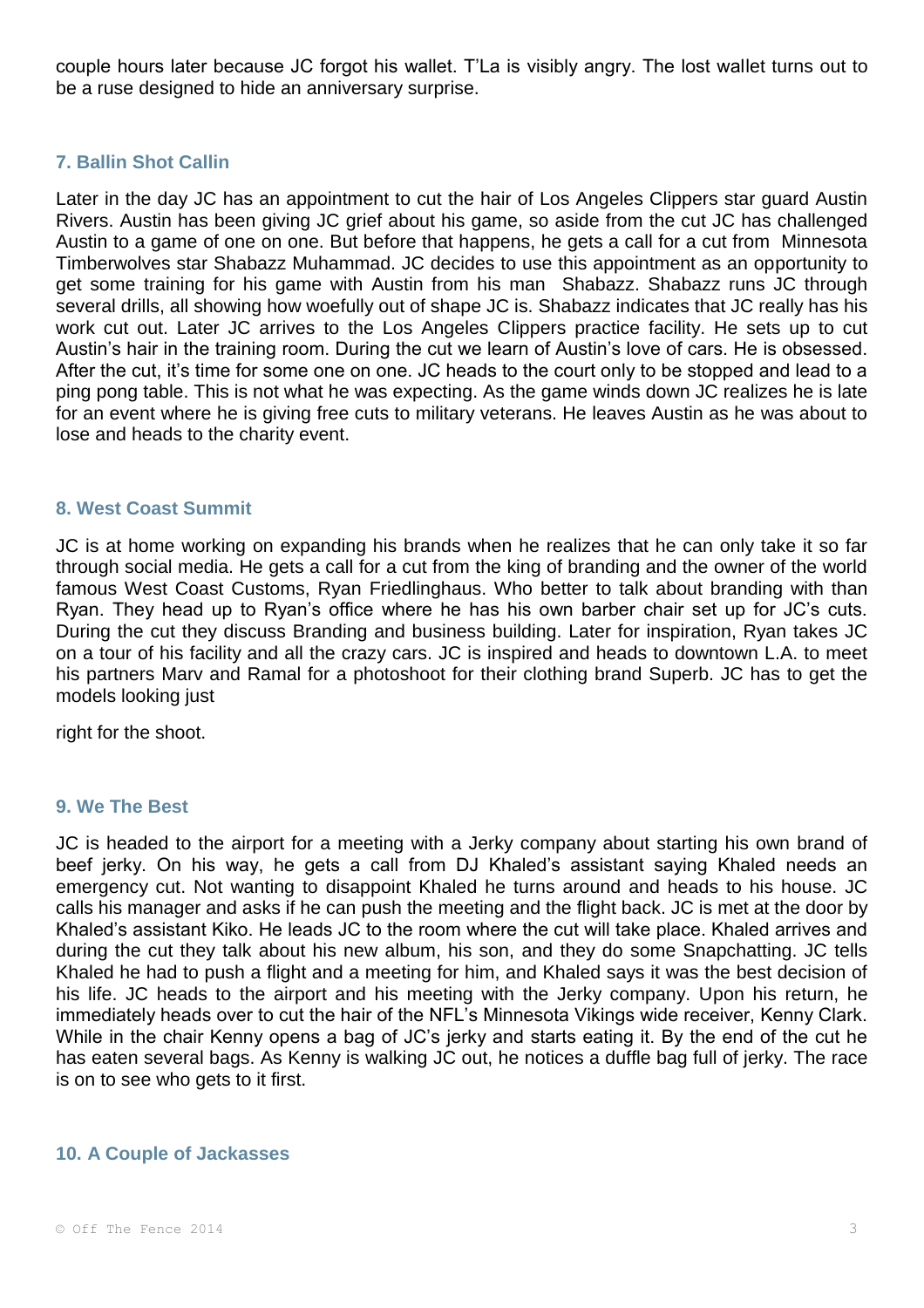JC is getting ready in his home studio as he waits for his client Art Mann to show up. JC is a little unsettled as he and Art are in the middle of a prank war. Art shows up and JC is noticeably jumpy. But it appears that Art has nothing in store for JC this time around. Art pulls out a sandwich and starts eating it. As it turns out, JC is in store for some serious stomach problems. While suffering from Art's prank, JC decides to call a client that specializes in pranks, Steve-O. Hoping to gain some knowledge to help him plan his revenge he sets an appointment to cut his hair. JC arrives at Steve-O's house and sets up for the cut. During the cut they talk about the legend that Steve-O is in the pranking

and stunt world, how Steve-O has turned to stand-up comedy and of course help in getting revenge on Art. After giving Steve-O the best haircut ever, JC has a plan and is ready to set it in motion. Revenge is blue.

## **11. Ty Dolla Dare**

Today JC is headed to Long beach to cut his longtime client Ty Dolla Sign. JC is always a little nervous when he goes to cut Ty. Ty has a

habit of daring JC to do things that most people wouldn't do. The moment JC arrives, Ty starts asking him about his tattoos and JC starts to get an uneasy feeling about why. During the cut they discuss the process of creating music and Ty's new company. After the cut, Ty takes JC to the studio and shows him how music is made. He even samples JC's voice and puts him in a song. Before leaving, Ty dares JC to get a tattoo of his new logo. In the car on the way home JC gets a call from DJ Paul of Three 6 Mafia. He agrees to meet Paul at the studio for

a cut. At the studio Paul is busy working with his new artist Weirdo and Big L.A. They talk for a bit before getting into the cut. Paul thinks the dare is funny and offers to call his tattoo artist to set it up. After the cut, JC schedules the tattoo for the next day. In the tattoo artist's chair JC facetimes Ty Dolla to show him his new tattoo.

## **12. Ring My Bell**

JC has an appointment today to cut the hair of world champion boxer Andre Berto. The problem is that last time he cut Berto's hair, JC

challenged him to a sparring match. He now realizes how stupid that was and is hoping that Berto forgets. But just in case he doesn't, JC is heading over to cut the hair of another client first. World champion wrestler John Hennigan aka Johnny Nitro aka Johnny Bravo needs a cut and hopefully can give JC some tips on how to survive a fight with Berto. JC arrives at John's house and heads to the kitchen for the cut. During the cut they discuss John's new movie and his current wrestling gigs. JC tells John that he, stupidly, challenged Berto to a sparring

match and was hoping to get some pointers from him. After the cut they head to the backyard, where John has a wrestling ring. John starts to run some drills and then things take a turn for the worse when JC tells John that wrestling isn't real. He finds out how wrong he was. Later JC heads to Berto's to cut his hair hoping that he has forgotten about JC's challenge. No such luck. During the cut, Berto and JC talk about boxing and Berto's charity work in Haiti. After the cut, they head to the backyard where JC has to answer for his big mouth. JC is out for the count.

## **13. Celebrity Ballin**